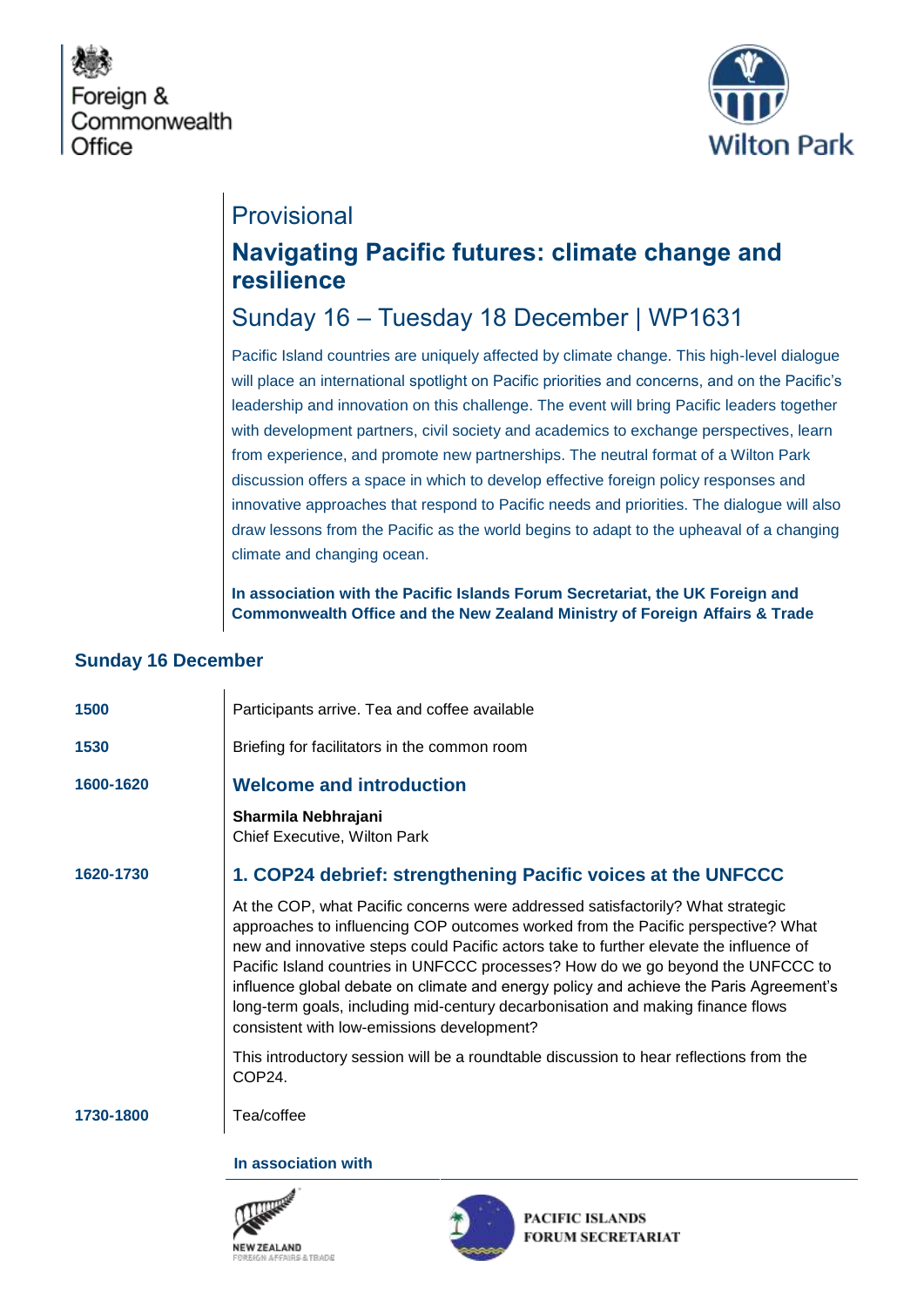| 1800-1900                 | <b>COP24 debrief: strengthening Pacific voices at the UNFCCC</b>                                                                                                                                                                                                                                                                                                                                                                                                                                                                                                                                                                                                                                                                                                                                                                                                                                                                         |  |
|---------------------------|------------------------------------------------------------------------------------------------------------------------------------------------------------------------------------------------------------------------------------------------------------------------------------------------------------------------------------------------------------------------------------------------------------------------------------------------------------------------------------------------------------------------------------------------------------------------------------------------------------------------------------------------------------------------------------------------------------------------------------------------------------------------------------------------------------------------------------------------------------------------------------------------------------------------------------------|--|
|                           | Continues in plenary                                                                                                                                                                                                                                                                                                                                                                                                                                                                                                                                                                                                                                                                                                                                                                                                                                                                                                                     |  |
| 1900                      | Reception followed by dinner                                                                                                                                                                                                                                                                                                                                                                                                                                                                                                                                                                                                                                                                                                                                                                                                                                                                                                             |  |
| <b>Monday 17 December</b> |                                                                                                                                                                                                                                                                                                                                                                                                                                                                                                                                                                                                                                                                                                                                                                                                                                                                                                                                          |  |
| 0715-0900                 | <b>Breakfast</b>                                                                                                                                                                                                                                                                                                                                                                                                                                                                                                                                                                                                                                                                                                                                                                                                                                                                                                                         |  |
| 0915-1100                 | 2. High-level dialogue the oceans-climate nexus                                                                                                                                                                                                                                                                                                                                                                                                                                                                                                                                                                                                                                                                                                                                                                                                                                                                                          |  |
|                           | The Paris Agreement recognises the essential role of the ocean as a key climate<br>regulator. Achieving the ambition of the Paris agreement would not be possible without a<br>living ocean, and vice versa. What options are available to us to build formal recognition<br>of the links between ocean and climate change into the international rules-based system,<br>e.g. the UNFCCC, UNCLOS, BBNJ and/or another multilateral framework? What<br>outcomes would we target in a regional response to the climate/oceans nexus? What<br>might that response look like? What legal options exist to maintain states' rights over<br>existing maritime zones and maritime boundaries?                                                                                                                                                                                                                                                   |  |
| 1100-1130                 | Group photograph followed by tea/coffee                                                                                                                                                                                                                                                                                                                                                                                                                                                                                                                                                                                                                                                                                                                                                                                                                                                                                                  |  |
| 1130-1300                 | 3. High-level dialogue on financing for resilience                                                                                                                                                                                                                                                                                                                                                                                                                                                                                                                                                                                                                                                                                                                                                                                                                                                                                       |  |
|                           | How resilient is the Pacific to extreme weather events? How can bilateral and multilateral<br>partnerships assist with effective delivery of development assistance and attract more<br>climate-resilient investment in the region? How can development policies and climate<br>resilience priorities be better aligned? What are the potential trade-offs, risks and<br>rewards? Highlighting innovative approaches, sharing best practices and lessons<br>learned. How do existing regional solutions meet Pacific needs?                                                                                                                                                                                                                                                                                                                                                                                                              |  |
| 1300-1400                 | Lunch                                                                                                                                                                                                                                                                                                                                                                                                                                                                                                                                                                                                                                                                                                                                                                                                                                                                                                                                    |  |
| 1400-1500                 | Free time                                                                                                                                                                                                                                                                                                                                                                                                                                                                                                                                                                                                                                                                                                                                                                                                                                                                                                                                |  |
| 1500-1615                 | 4. High-level dialogue on climate change and security                                                                                                                                                                                                                                                                                                                                                                                                                                                                                                                                                                                                                                                                                                                                                                                                                                                                                    |  |
|                           | This high-level dialogue will consider the nexus between climate change and impacts that<br>threaten regional and national security. Climate change poses a range of risks to human<br>security, with issues such as water and food security, and health, injury and mortality<br>from extreme weather events. Climate change also challenges national economic<br>security, with impacts on key sources of economic activity and redirection of economic<br>resources to climate adaptation and disaster risk reduction and recovery. There are also<br>questions about the effects of sea-level rise on maritime boundaries. What concerns do<br>Pacific island countries have about the capacity of the existing international frameworks<br>to deal these challenges? What are the options for preventing and addressing the human<br>security issues? What are the options for addressing the national economic security<br>issues? |  |
| 1615-1645                 | Tea/coffee                                                                                                                                                                                                                                                                                                                                                                                                                                                                                                                                                                                                                                                                                                                                                                                                                                                                                                                               |  |
| 1645-1800                 | 5. High-level dialogue on climate-induced displacement and<br>migration                                                                                                                                                                                                                                                                                                                                                                                                                                                                                                                                                                                                                                                                                                                                                                                                                                                                  |  |
|                           | Continuing dialogue, building upon the previous session and the Nansen Initiative<br>regional consultations, climate change is already causing internal migration which could<br>eventually lead to cross-border migrations. What are the challenges of creating coherent,<br>meaningful, risk-informed policies? What might a Pacific-led regional response look like?                                                                                                                                                                                                                                                                                                                                                                                                                                                                                                                                                                  |  |